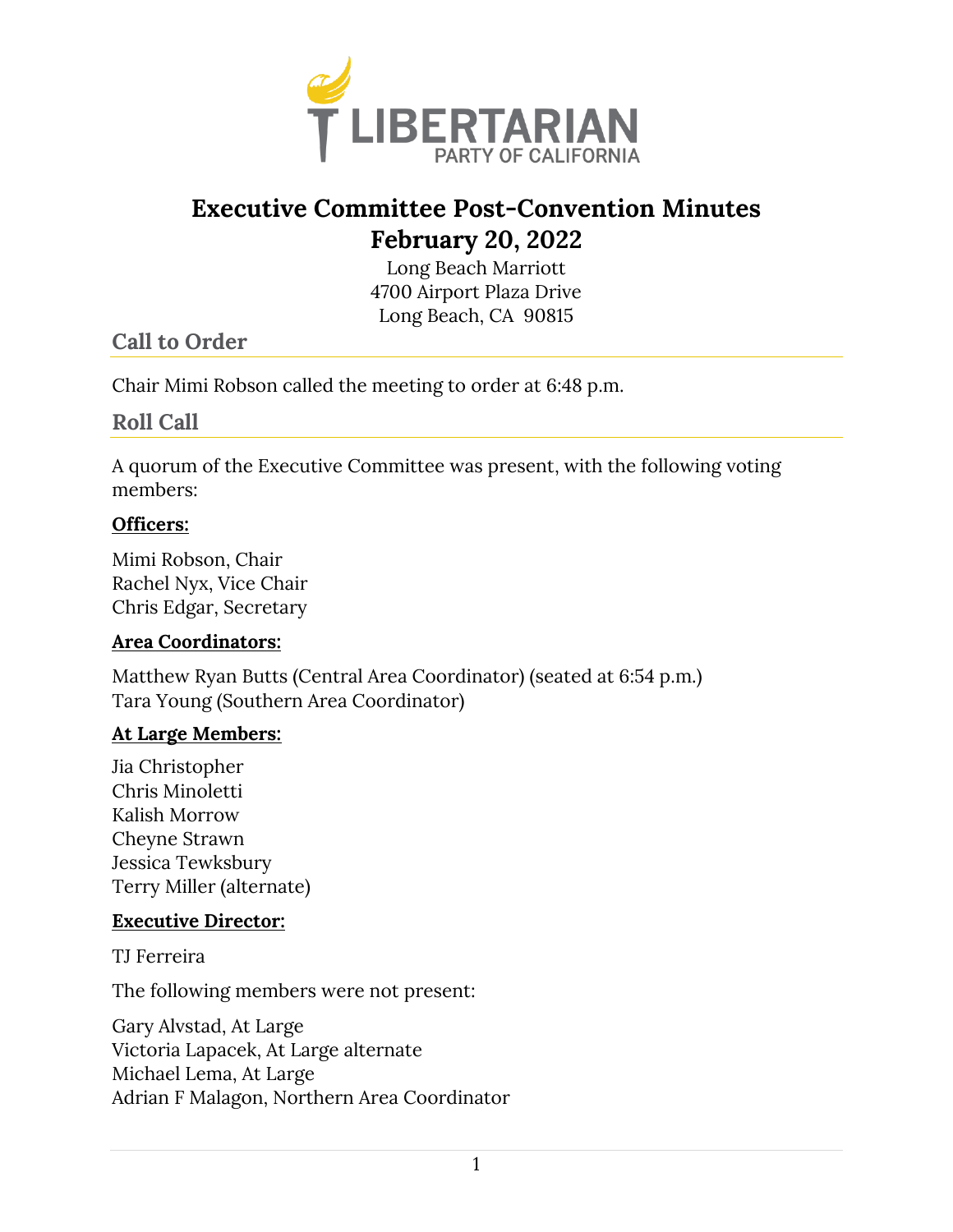Libertarian Party of California February 20, 2022 Executive Committee Minutes (Approved)

Elizabeth Stump, At Large Paul Vallandigham, Treasurer

#### **The following guests were in attendance:**

Richard Brown Joe Dehn Bruce Dovner Mary Gingell Angela McArdle Starchild

# **Adoption of Agenda**

The agenda was not printed. Chair Robson read it aloud as follows:

- Call to Order
- Roll Call
- Operations Committee Elections
- Set Next Meeting
- Adjourn

The agenda was adopted with no objections.

# **Election of Operations Committee**

### **Nominations opened for the Operations Committee.**

- Kalish Morrow nominated **Cheyne Strawn**
- Jessica Tewksbury nominated **Chris Minoletti**
- Rachel Nyx nominated **Rachel Nyx** and **Chris Edgar**

**Motion:** Kalish Morrow moved to elect the above nominees as a slate, with second and no objections. The motion passed by a unanimous voice vote.

**Cheyne Strawn, Chris Minoletti, Rachel Nyx and Chris Edgar were elected to the Operations Committee.** Per Bylaw 13, Section 1, the Chair is also a member of, and presides over, the Operations Committee.

# **Set Next Meeting**

**Motion:** Jessica Tewksbury moved, with second, to hold the next Executive Committee meeting in Hayward, California on March 19, 2022, with the exact time and location to be determined. The motion passed with no objections.